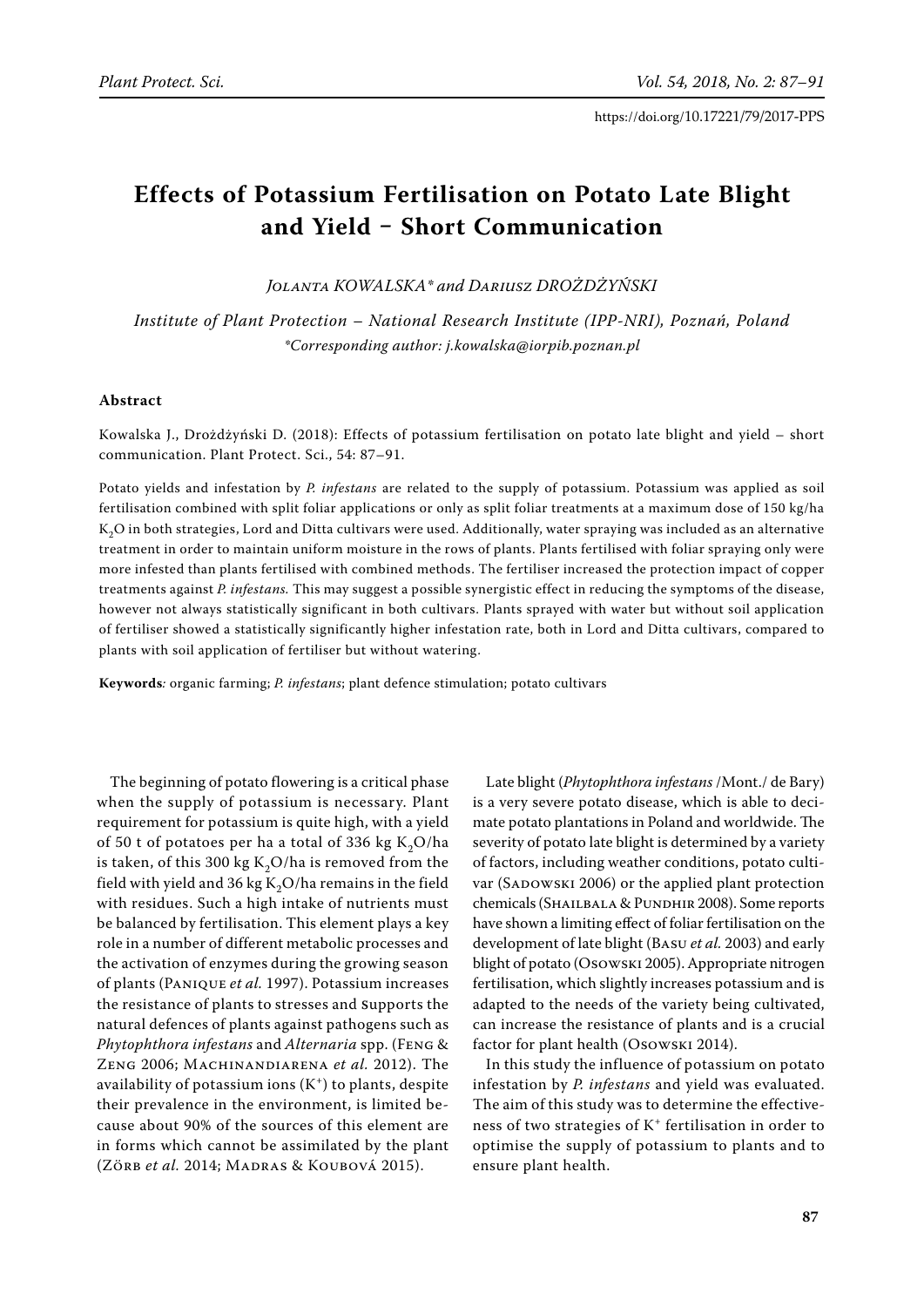## **MATERIAL AND METHODS**

In a field experiment, the influence of two potassium applications on the severity of late blight and yield was determined during the growing season (2016) in two potato cultivars: early cv. Lord and medium cv. Ditta. Cv. Lord is very sensitive to *P. infestans* and cv. Ditta is medium susceptible to *P. infestans*. The experiment was performed in the certified, organic fields of the field experimental station of the Institute of Plant Protection-NRI in Winna Góra (52.2°N, 17.4°E, Wielkopolska region, western Poland), on a soil that was classified as clay soil. Kalisop®, a commercial product allowed in organic farming as a source of potassium, containing 50% potassium oxide  $(K_2O)$  and 45% sulphur trioxide  $(SO_3)$ , was applied. The strategies for applying potassium included soil and foliar applications. In our experiment it was delivered as a granular product to the soil, while for spraying treatments a water solution of Kalisop was prepared, distributing 300 l/ha of the solution. Two strategies were compared distributing in total 150 kg/ha per season of  $K_2O$ : (1) soil application of potassium fertiliser at a dose of 70 kg/ha  $K_2O$  followed by four foliar treatments at a dose of 20 kg/ha each, (2) six foliar applications at a dose of 25 kg/ha  $K<sub>2</sub>O$  applied at intervals of 7–10 days. Additional protection treatments against *P. infestans* based on copper treatments with 0.75 kg/ha/each, up to 3 kg of copper/ha/year, are permitted for organic farming, spraying with water was carried out at the same time as for other foliar treatments. The first foliar treatment was done at BBCH 20. The effectiveness of the treatments was assessed by evaluating the percentage of infestation of potato plants by the pathogen according to EPPO standards (OEPP/EPPO 2008) and in relation to the yield. In each treatment 15 plants were marked and systematically evaluated. Six rows, 50 m long, were included in one plot, with four replications. The presence of *P. infestans* spores in the field was confirmed in the laboratory*. Leptinotarsa decemlineata* was controlled using the insecticide Biospin 120 SC (a.i. spinosad).

The results were subjected to analysis of variance by means of the Statistica v9.1 program. Data expressed in percentages were log transformed before statistical analyses. A one-way ANOVA was carried out to determine effects of the different strategies of potassium application, Tukey's test  $(P = 0.05)$  was performed to compare mean values.

#### **RESULTS AND DISCUSSION**

The percentage of plants infested by *P. infestans* was considered as an effect of the induction of systemic resistance and/or as a direct effect on the development of the pathogen (Table 1). Soil application followed by foliar applications was more effective than other treatments and statistically significant in contributing to plant health and limiting the infestation by *P. infestans* in comparison with foliar applications alone. On the first date of infestation assessment (July 19, 2016) there was a higher incidence of disease on the plants of cv. Ditta than on cv. Lord, but only in the treatment without Kalisop applied to soil (Table 1). During the next evaluation the infestation rate for cv. Lord ranged between 46.5 and 89.6%, depending on the treatment (Table 1). Plants fertilised only by foliar spraying were more infested (58.7–89.6%). Plants sprayed with water but without soil application of Kalisop showed statistically significantly higher rates of infestation (87.3%) than plants treated with water (58.3%) but fertilised with potassium to soil at a dose of 70 kg/ha  $K_2O$  (Table 1).

The highest yield of cv. Lord (19.1 t/ha) was obtained with a combination where the potassium

|  |  |  | Table 1. Mean percentage ± SD of the infestation of potato cultivars by P. <i>infestans</i> during two assessments |  |  |  |  |  |  |  |
|--|--|--|--------------------------------------------------------------------------------------------------------------------|--|--|--|--|--|--|--|
|--|--|--|--------------------------------------------------------------------------------------------------------------------|--|--|--|--|--|--|--|

| Culti-<br>var<br>Lord<br>Ditta | Date of     |                                         | Kalisop applied to soil 140 kg/ha |                              | Without Kalisop applied to soil         |                         |                              |  |
|--------------------------------|-------------|-----------------------------------------|-----------------------------------|------------------------------|-----------------------------------------|-------------------------|------------------------------|--|
|                                | observation | 4 foliar treatments<br>Kalisop 40 kg/ha | spraying<br>with water            | spraying<br>with copper      | 6 foliar treatments<br>Kalisop 50 kg/ha | spraying<br>with water  | spraying<br>with copper      |  |
|                                | 19.07.2016  | $7.8 + 1.2^{bc}$                        | $21.0 \pm 2.3^{\circ}$            | $9.4 \pm 0.8^{\rm b}$        | $10.2 \pm 1.1^{\rm b}$                  | $19.8 \pm 2.6^a$        | $14.6 \pm 2.0^{\rm b}$       |  |
|                                | 26.07.2016  | $67.3 \pm 12.0^{\rm b}$                 | $58.3 \pm 13.2$ <sup>bc</sup>     | $46.5 \pm 34.1$ <sup>c</sup> | $89.6 \pm 15.9^{\circ}$                 | $87.3 \pm 15.8^{\circ}$ | $58.6 \pm 8.8^{\rm b}$       |  |
|                                | 19.07.2016  | $4.8 \pm 0.6^{\circ}$                   | $10.0 \pm 0.9^{bc}$               | $5.2 \pm 0.6^{\circ}$        | $13.6 \pm 1.4^b$                        | $49.7 \pm 7.8^{\circ}$  | $24.6 \pm 2.7$ <sup>ab</sup> |  |
|                                | 26.07.2016  | $57.2 + 12.6^b$                         | $62.1 + 11.1^b$                   | $53.1 \pm 8.0^b$             | $79.1 \pm 5.1^a$                        | $77.4 \pm 11.7^a$       | $58.6 \pm 9.8^{\rm b}$       |  |

Number of plants considered in each assessment – 15; SD is calculated after log-transformation from percentage data; different letters show statistically significant differences for both dates of observation Tukey's test (*P* = 0.05)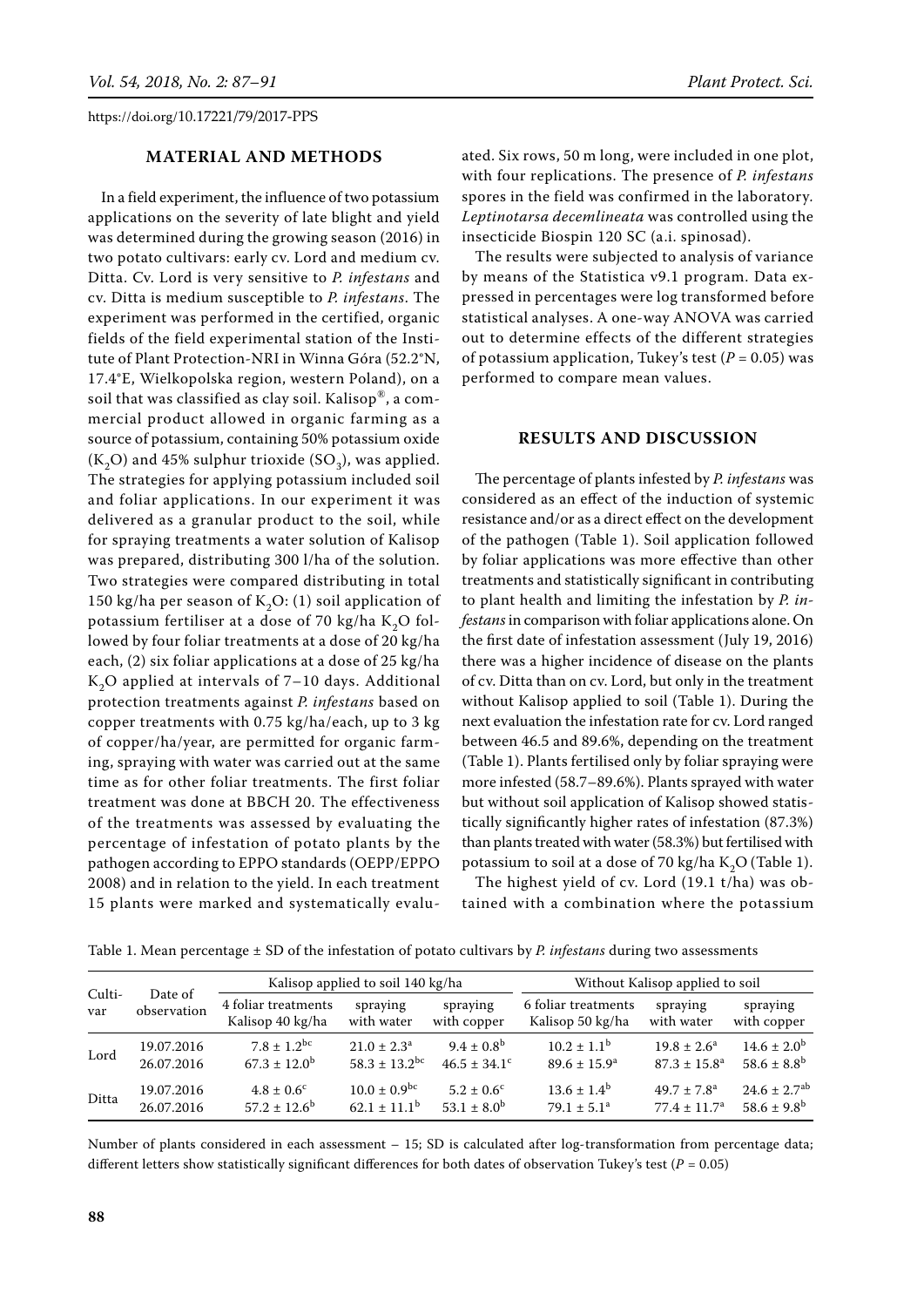fertiliser was applied to soil followed by four foliar treatments. Without soil potassium application there was a statistically significantly lower yield (16.8 t/ha) (Table 2). Treatments with copper or water applied alone did not impact the yield of plants of cv. Lord. For cv. Ditta the highest yield (22.1 t/ha) was obtained after copper treatments and potassium fertilisation applied in a combined method.

On the second date of assessment the infestation rate for cv. Ditta ranged between 53.1 and 79.1%, depending on the treatment (Table 1). Plants fertilised only with six foliar sprayings were the most infected (79.1%). The effect of copper and fertilisation synergy was not observed on the plants where potassium was applied to the soil before planting. Plants sprayed with water were differently infested in relation to soil or foliar fertilisation (62.1 and 77.4%, respectively).

The highest yield of cv. Ditta (22.5 t/ha) was obtained with a combination where the potassium fertiliser was applied to soil followed by four foliar treatments. Without soil potassium application the yields were statistically significantly lower (12.1–17.3 t/ha) (Table 2). A combination of copper and soil potassium application had an impact on the yield (22.1 t/ha) and it was statistically significantly different compared to copper treatment without soil fertilisation (17.3 t/ha). Water application by spraying and soil potassium application had a very positive impact on the yield of plants of cv. Ditta (20.0 t/ha) compared to water treatment alone (12.1 t/ha).

The pathogen *P. infestans* is usually controlled by copper fungicides in organic farming. The permission to use copper pesticides against bacteria and fungi in European organic agriculture was extended to January 31, 2018. New European regulations have led to a search for alternative control measures in order to reduce the use of copper. The induction of plant defence responses by elicitors is a new promising strategy compatible with organic and sustainable

agriculture (Kowalska *et al.* 2015; Legrève 2016). The fertiliser used in this study increased the protection impact of copper treatments against *P. infestans*  in the field with potato plants, cv. Lord*.* This may suggest a possible synergistic effect in reducing the symptoms of the disease, however not always statistically significant in both cultivars. Elicitors offer many advantages because they are not toxic to pathogens; instead, they are recognised by plant membrane receptors and induce the mobilisation of an entire array of plant defences through innate immunity stimulation (BOLLER & FELIX 2009). Potassium ion is also related with plant reaction towards the production of phytohormones, such as jasmonic acid, auxin, cytokinin, and ABA (ARMENGAUD et al. 2004, 2010; Nam *et al.* 2012). Several genes involved in jasmonic acid biosynthesis are induced by  $K^+$  different availability and as a result, the level of jasmonic acid is increased. In this study potassium was used as a factor which can stimulate the system of plant defence e.g. by delivering this element through roots or leaf tissue. GUNADI (2009) concluded that the application of  $K_2SO_4$  for potatoes should be split between soil and foliar application. NELSON (2008) showed that the potassium silicate fertiliser can help to grow seedlings that are more resistant to fungal diseases and some insect pests. Our results indicated that foliar treatments with potassium do not sufficiently stimulate the plant defence system and therefore are not able to protect the plants. We suggest that the first application to soil before planting could be the initial stimulation for the plants (Wang *et al*. 2013). The percentage of potato late blight symptoms noted on plants treated only with foliar potassium was higher than on plants where potassium was delivered by combined treatments.

Potassium has direct synergistic relationships with two micronutrients, namely iron and manganese. Manganese is a very important component of photosynthesis, nitrogen metabolism, and nitrogen as-

Table 2. Yields  $\pm$  SD of potato cultivars obtained in relation to different application methods of potassium fertiliser (Kalisop)

|          |                                         | Kalisop applied to soil 140 kg/ha |                        | Without Kalisop applied to soil         |                        |                         |  |
|----------|-----------------------------------------|-----------------------------------|------------------------|-----------------------------------------|------------------------|-------------------------|--|
| Cultivar | 4 foliar treatments<br>Kalisop 40 kg/ha | spraying<br>with water            | spraying<br>with water | 6 foliar treatments<br>Kalisop 50 kg/ha | spraying<br>with water | spraying<br>with cooper |  |
| Lord     | $19.1 \pm 1.0^a$                        | $15.3 \pm 0.6^{\circ}$            | $15.8 \pm 0.8^{\rm b}$ | $16.8 \pm 0.2^b$                        | $14.3 \pm 0.9^b$       | $15.3 \pm 1.1^{\circ}$  |  |
| Ditta    | $22.5 \pm 1.3^a$                        | $20.0 \pm 1.2$ <sup>ab</sup>      | $22.1 \pm 1.0^a$       | $16.2 \pm 0.2^b$                        | $12.1 + 0.3^{\circ}$   | $17.3 \pm 0.9^{\rm b}$  |  |

Total yield from four replications of each treatment; different letters show statistically significant differences, Tukey's test  $(P = 0.05)$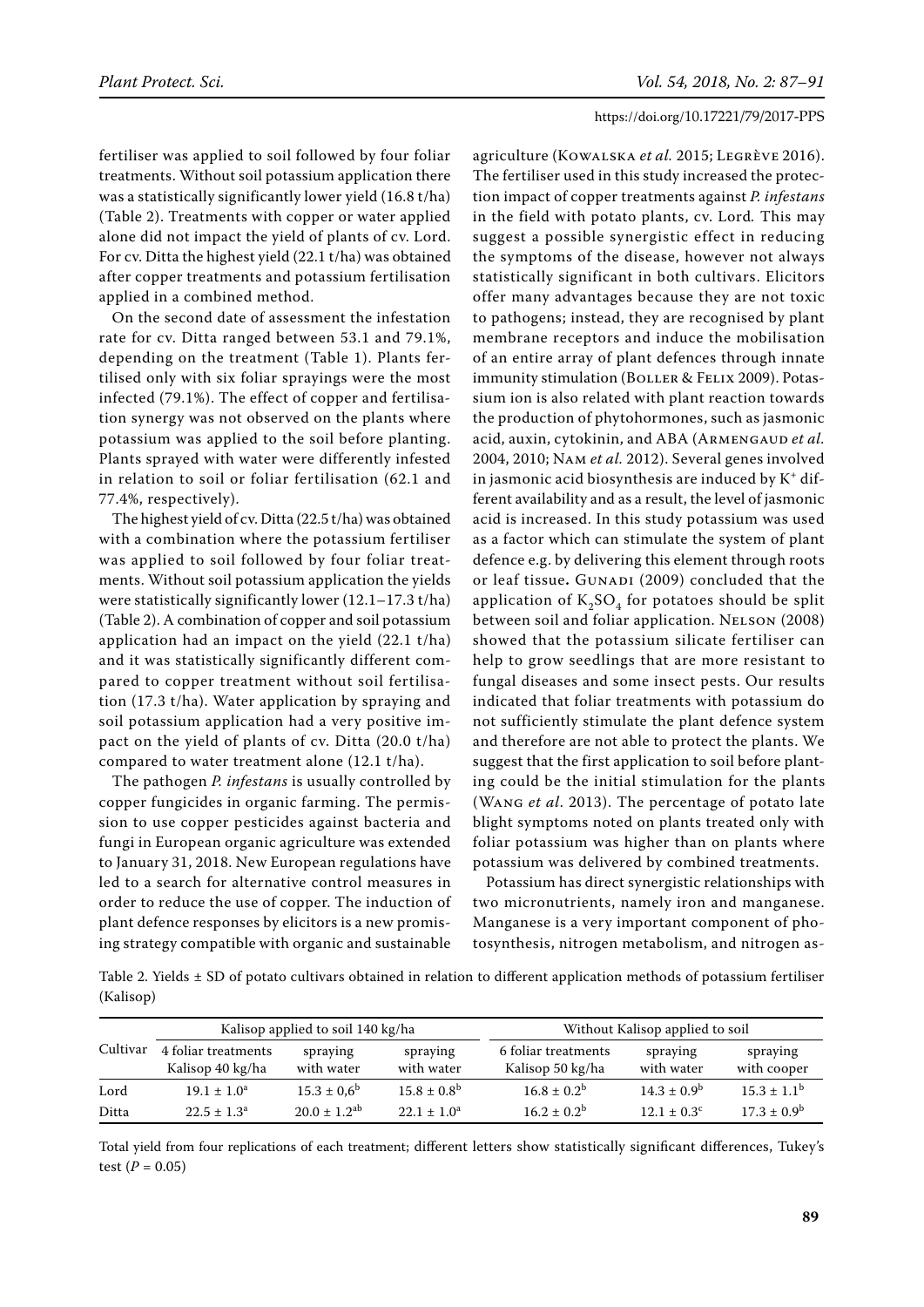similation; it activates decarboxylase, dehydrogenase and oxidase enzymes. Iron plays a very important part in chlorophyll formation. Iron is also a constituent of peroxidase and catalase, which are plant defence enzymes. Copper has indirect effects on potassium (Ujwala 2011). This fact may explain the observed synergistic effect of the applied potassium fertiliser which increased the impact of copper treatments on *P. infestans*.

Potassium fertiliser form (liquid or granular), source (chloride or sulphate), and time of application (pre-plant or in-season) were evaluated for effects on potato tuber yield and quality in Washington's Columbia Basin (Davenport & Bentley 2001). In one of the three years, total tuber yield was reduced by in-season fertilisation with potassium chloride and by 75% in-season liquid K application, while the results were inconsistent over growing seasons. Thus, the study results uphold the current practice of using granular K fertilisers as pre-planting treatment. Our study supported that conclusion, because in our experiment the yield was statistically significantly higher after granular fertilisation as pre-planting treatment followed by foliar application.

Our results clearly showed that delivery of potassium fertiliser to the root zone was more advantageous than to the leaf tissue. The application of potassium fertiliser is an important factor which can support the health of potato plants and has an impact on the yield in organic fields, but the magnitude of the effect depends on the genotype grown. The most effective strategy was the delivery of potassium to soil before potato planting at a dose of 70 kg/ha  $K_2O$ , followed by four foliar treatments of 20 kg/ha  $K_2O$ .

#### **R e f e r e n c e s**

- Armengaud P., Breitling R., Amtmann A. (2004): The potassium-dependent transcriptome of *Arabidopsis* reveals a prominent role of jasmonic acid in nutrient signaling. Plant Physiology, 136: 2556–2576.
- Armengaud P., Breitling R., Amtmann A. (2010): Coronatine insensitive 1 (COI1) mediates transcriptional responses of *Arabidopsis thaliana* to external potassium supply. Molecular Plant, 3: 390–405.
- Basu A., Hossain M.M., Konar A., Chettri M. (2003): Integrated management of late blight disease of potato. Annals of Plant Protection Science, 11: 64–66.
- Boller B.T., Felix G. (2009): A renaissance of elicitors: perception of microbe-associated molecular patterns and

danger signals by pattern-recognition receptors. Annual Review of Plant Biology, 60: 379–406.

- Davenport J.R., Bentley E.M. (2001): Does potassium fertilizer form, source, and time of application influence potato yield and quality in the Columbia Basin? American Journal of Potato Research, 78: 311–318.
- Feng W., Zheng X. (2006): Control of *Alternaria alternata* by cassia oil in combination with potassium chloride or sodium chloride. Journal of Applied Microbiology, 101: 1317–1322.
- Gunadi N. (2009): Response of potato to potassium fertilizer sources and application methods in andisols of West Java. Indonesian Journal of Agricultural Science, 10: 65–72.
- Kowalska J., Schmitt A., van Cutsem P., Buonatesta R., Peters A., Pujos P., Kühne S. (2015): Alternative products from CO-FREE for protection of organic potato crops. Are they effective? In: XVIII. International Plant Protection Congress, Aug 24–27, 2015, Berlin, Germany: 442.
- Legrève A. (2016): The novel elicitor COS-OGA enhances potato resistance to late blight. Plant Pathology, 66: 818–825.
- Machinandiarena M.F., Lobato M.C., Feldman M.L., Daleo G.R., Andreu A.B. (2012): Potassium phosphite primes defense responses in potato against *Phytophthora infestans*. Journal of Plant Physiology, 169: 1417–1424.
- Madras M., Koubová M. (2015): Potassium availability and soil extraction tests in agricultural soils with low exchangeable potassium content. Plant Soil and Environment, 61: 234–239.
- Nam Y.J., Tran L.S., Kojima M., Sakakibara H., Nishiyama R., Shin R. (2012): Regulatory roles of cytokinins and cytokinin signaling in response to potassium deficiency in *Arabidopsis*. PLoS One, 7 (10): e47797. doi: 10.1371/ journal.pone.0047797
- Nelson S.C. (2008): Late blight of tomato (*Phytophthora infestans*). Cooperative Extension Service, College of Tropical Agriculture and Human Resources, University of Hawai'i at Mãnoa. Plant Disease, Aug 2008. PD-45.
- OEPP/EPPO (2008): *Phytophthora infestans* on potato. Bulletin OEPP/EPPO, 38: 268–271.
- Osowski J. (2014): Alternarioza (sucha i brunatna plamistość liści ziemniaka) – występowanie, objawy i zwalczanie. Ziemniak Polski, 2: 41–45.
- Osowski J. (2005): Możliwość wykorzystania cynku w ochronie ziemniaka przed alternariozą. Biuletyn IHAR, 237/238: 187–193.
- Panique E., Kelling K.A., Schulte E.E., Hero D.E., Stevenson W.R., James R.V. (1997): Potassium rate and source effects on potato yield, quality, and disease interaction. American Potato Journal, 74: 379–398.
- Sadowski C. (2006): Stan zdrowotności polskiego ziemniaka i jej zagrożenia. Zeszyty Problemowe Postępy Nauk Rolniczych, 511 (1): 37–51.